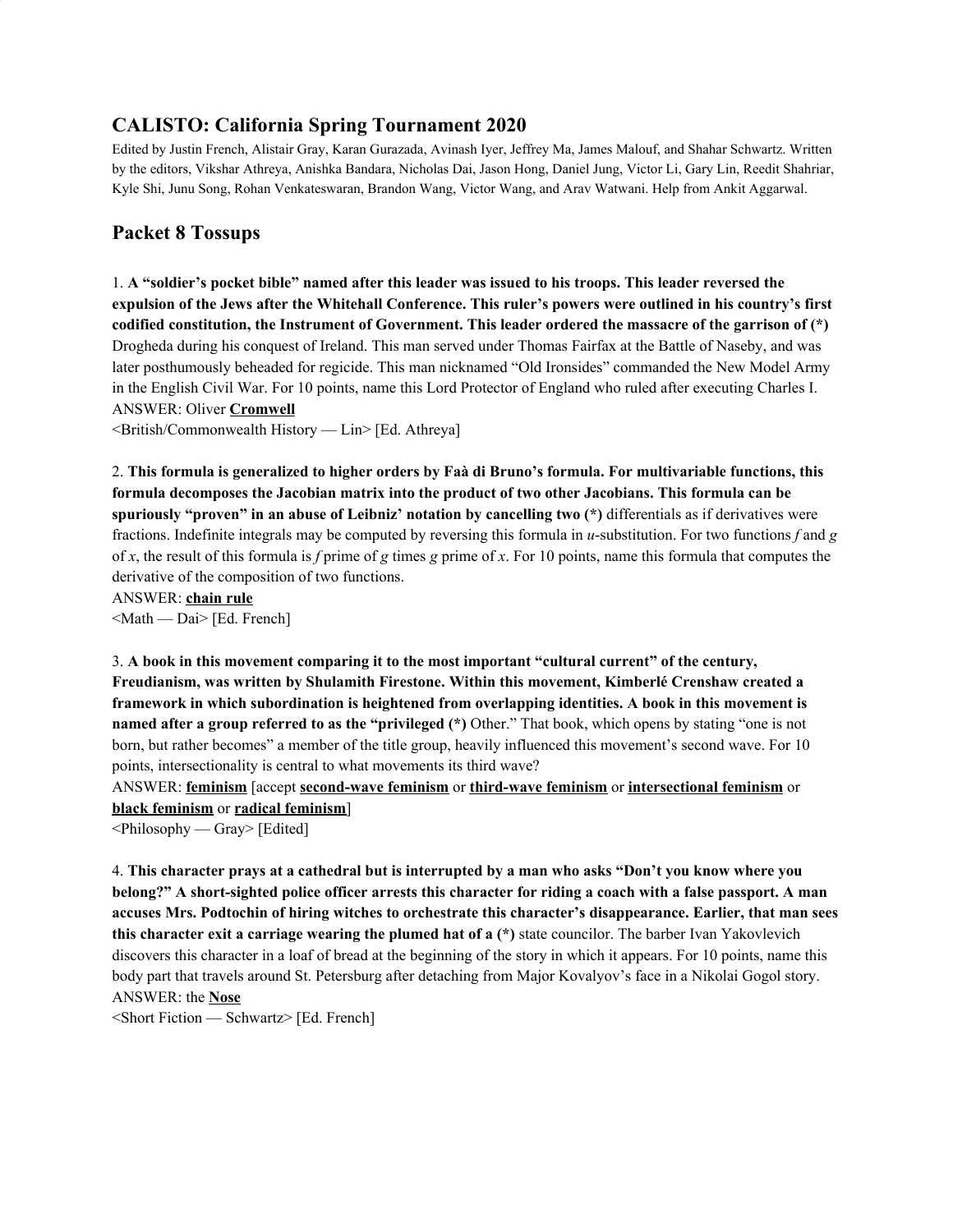5. **Examples of these cells that express CAR proteins are currently being used in experimental treatments for** cancer. A certain virus infiltrates these cells by adsorbing its gp120 glycoprotein to receptors on their surface. These cells differentiate according to whether they bind to class 1 or class 2 MHC molecules. Two types of **these cells are designated (\*)** CD8+ or CD4+ based on their surface receptors. HIV binds to and kills these cells. The "cytotoxic" type of these cells kills infected cells directly, while the "helper" type secretes cytokines to activate and regulate the immune response. For 10 points, name these lymphocytes that develop in the thymus and are contrasted with B cells.

ANSWER: **T** cells [accept chimeric antigen receptor **T** cells or CAR **T** cells or CD8+ **T** cells or CD4+ **T** cells or cytotoxic **T** cells or helper **T** cells; do NOT accept or prompt on "B cells"] <Biology — Schwartz> [Ed. Gurazada]

6. These people developed a type of dance involving stamped feet called the "ring shout." These people were **mocked in a performance genre pioneered by Thomas "Daddy" Rice. Eugene Genovese titled a book about "the world [these people] made" after the song (\*)** "Roll, Jordan, Roll." A genre of religious music developed by these people includes songs like "Wade in the Water" and "Go Down Moses." According to legend, these people communicated secret travel directions through the song "Follow the Drinking Gourd." For 10 points, name these people who sang spirituals and work songs to cope with the harsh conditions of plantation life. ANSWER: **slaves** [prompt on Africans or African-Americans or black people] <Other Music — French> [Edited]

7. **This country captured lands earlier granted to its nobility during the Great Reduction. This country's** devastating invasion of Poland was termed the "Deluge." The king of this country was forced to flee to **Ottoman territory after losing the decisive Battle of (\*)** Poltava. The third phase of the Thirty Years' War was named for the intervention of this country and was known as the Pomeranian War. During that intervention, one ruler of this country died at the battle of Lutzen. That ruler was known as the "Lion of the North." Charles XII and Gustavus Adolphus ruled, for 10 points, what country that signed the Treaty of Stockholm in its capital? ANSWER: Kingdom of **Sweden** [or Konungariket **Sverige**; accept **Swedish Empire**] <European History — Athreya> [Ed. Hong]

8. Two of these instruments play a minor sixth apart to begin the "Game of Pairs" in Bela Bartok's Concerto for Orchestra. Before the awakening of Kashchei (kuh-SHAY) in The Firebird, this instrument plays an exotic **"Lullaby." After the brief introduction, this instrument introduces the** *spiccato* **theme in Paul Dukas'** (due-KAHSS') **(\*)** *Sorcerer's Apprentice*. This instrument represents the grandfather in *Peter and the Wolf*. Apocryphally, Camille Saint-Saëns exclaimed, "If that is [this instrument], then I am a baboon" after hearing the high-pitched solo for this instrument that begins *The Rite of Spring*. For 10 points, name this low-pitched double-reed woodwind.

ANSWER: **bassoon** [prompt on baboon before "baboon"; do NOT accept or prompt on "contrabassoon" or "contrababoon"]

<Classical Music — Ma> [Edited]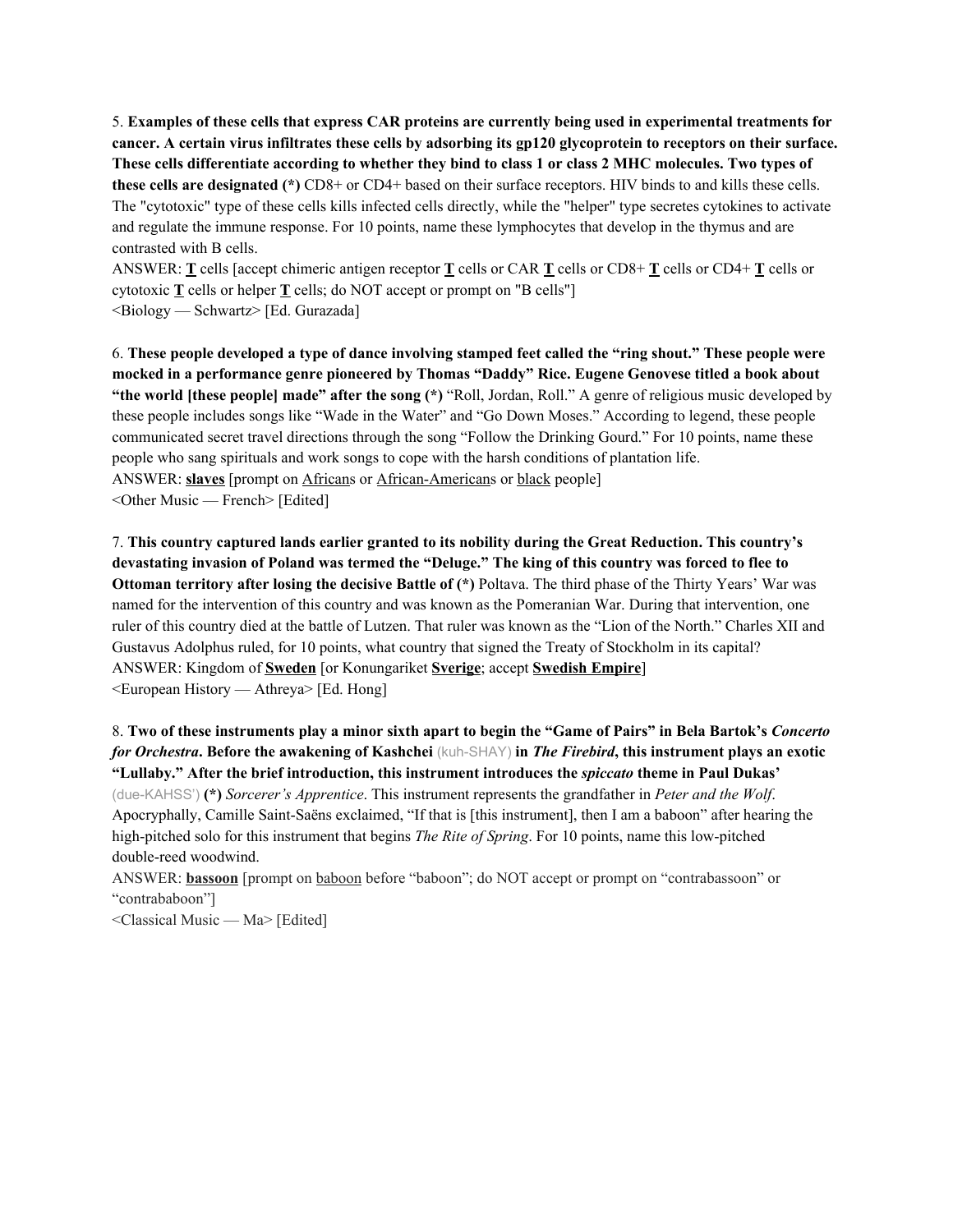9. The last of three of these buildings to be built at the Findlay and Western intersection had a fifteen-degree inclined terrace leading up to a wall. They're not banks, but some of these buildings built in the early **twentieth century that were generally asymmetrical were called "jewel boxes." One of these buildings with an (\*)** ivy-covered brick back wall has unpredictable wind patterns due to the proximity of Lake Michigan. A single red seat in one of these buildings is across from a wall called the "Green Monster." One of these buildings that replaced the Polo Grounds was nicknamed "The House That Ruth Built." For 10 points, name these places like Fenway Park and Yankee Stadium.

ANSWER: **baseball stadium**s [or **baseball field**s or **baseball park**s or **Major League Baseball stadiums** or **MLB stadium**s or baseball **diamond**s; accept **League Park** or **Palace of the Fans** or **Redland** Field or **Crosley** Field or **Wrigley** Field; accept **Fenway** Park before "Fenway"; accept **Yankee Stadium** before "Yankee"; prompt on stadiums or fields or parks by asking "For what sport?"] <Geography — Gray> [Edited]

10. In this novel, a woman is abruptly fired from her job after two soldiers appear at her workplace with **machine guns. That character is inspired by a Latin phrase she finds engraved on a cupboard meaning** "Don't let the bastards keep you down." In this novel, the lesbian Moira briefly reuinites with its central **character at the underground night club (\*)** Jezebel's. This novel's central character remembers Serena Joy's work as a singer on TV before she plays Scrabble with Serena's husband, the Commander. For 10 points, the fanatically religious nation Gilead oppresses women like Offred in what novel by Margaret Atwood? ANSWER: *The Handmaid's Tale*

<Long Fiction — Schwartz> [Edited]

11. One method of calculating this quantity expresses it as a linear function of the effective nuclear charge over the square of the covalent radius. This quantity, which can be measured by the Allred-Rochow scale, can also be found by taking the average of the electron affinity and ionization energy in Mulliken's scale. Since **this quantity is not usually defined for (\*)** noble gases and it increases going from the bottom left to the top right of the periodic table, fluorine has the highest value for this quantity. The difference in this quantity between two atoms characterizes their bond as ionic, polar, or non-polar. For 10 points, name this quantity that describes an atom's ability to attract electrons.

ANSWER: **electronegativity** [accept Allred-Rochow **electronegativity** or Mulliken **electronegativity**] <Chemistry — Schwartz> [Ed. Gurazada]

12. **According to Diogenes Laertius, a man who killed himself at this place was shown** *not* **to have** apotheosized due to the survival of one of his bronze sandals. While hiding at this place, Daedalus reveals his location by using an ant to string a thread through a seashell. At this place, the daughters of Cocalus use a **bath of scalding water to murder (\*)** Minos. Ovid placed Scylla and Charybdis in the strait between this island and the mainland. The philosopher Empedocles killed himself on this island by jumping into the volcano beneath which Zeus imprisoned Typhon. For 10 points, Mount Etna lies on what island to the south of Italy? ANSWER: **Sicily** [accept Mount **Etna** before "Daedalus"] <Mythology — Dai> [Ed. French]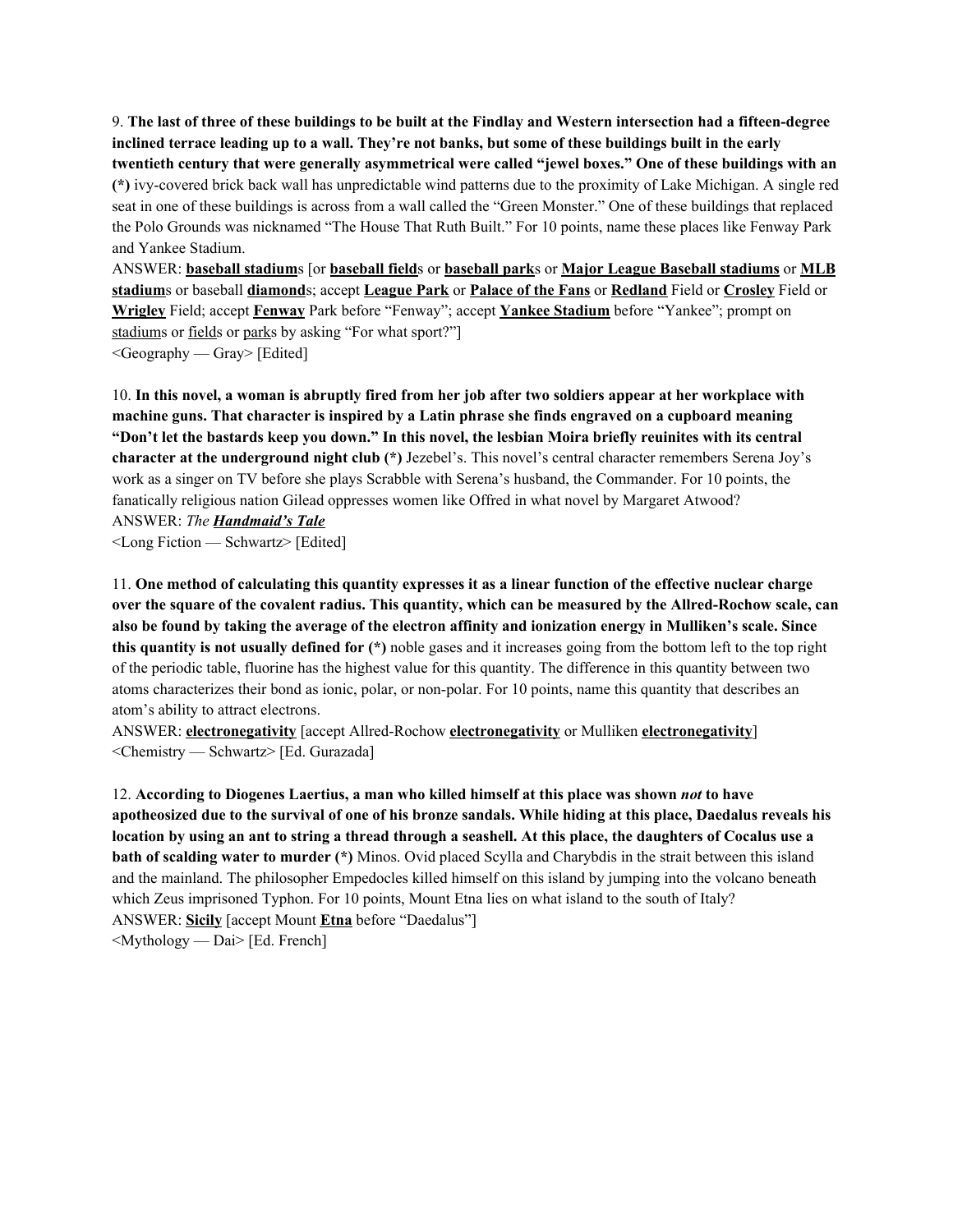13. In one novel by this author, a character wishes to visit the River of the Arrow so he can bathe in it and **become enlightened. In a poem by this author, the phrases "limpin' lump o' brick-dust" and "squidgy-nosed old idol" describe the title water-bearer, who is told "You're a (\*)** better man than I am." This author wrote a novel in which Hurree Babu works alongside the title Irish orphan as British spies in the Great Game. In a collection by this author, the snakes Nag and Nagaina are killed by the mongoose Rikki-Tikki-Tavi. For 10 points, name this imperialist British author of *Kim* and "Gunga Din," who wrote about Mowgli in *The Jungle Book*. ANSWER: Rudyard **Kipling** [or Joseph Rudyard **Kipling**]

<Other Literature — Venkateswaran> [Ed. French]

14. An artist from this country created a triptych depicting wounded soldiers and dancers at a jazz club titled *Metropolis***. That artist belonged to an anti-expressionist movement from this country called "New Objectivity." A Russian-born artist who worked in this country outlined his artistic philosophy in** *Concerning the Spiritual in Art.* A school combining crafts, design, and fine arts was established by  $(*)$  Walter Gropius in this country home to an expressionist art movement founded by Franz Marc and Wassily Kandinsky. For 10 points, name this country home to The Blue Rider and the Bauhaus.

ANSWER: Federal Republic of **Germany** [or Bundesrepublik **Deutschland** or **Weimar Republic**]  $\leq$ Painting — Li $>$  [Ed. Malouf]

15. Frank Kusch described sitting down with many of this city's police officers in his book Battleground: [this city]. Lip readers caught a mayor of this city swearing at Abraham Ribicoff, who criticized that mayor for **using "Gestapo Tactics." Abbie Hoffmann, Jerry Rubin, and other members of this city's (\*)** "Seven" were imprisoned for inciting riots against pro-war candidate Hubert Humphrey, who was nominated at this city's 1968 Democratic Convention. For 10 points, name this city once led by Richard J. Daley, the most populous in Illinois. ANSWER: **Chicago**

<US History — Gray> [Ed. Iyer]

16. The first term of the multipole expansion for this quantity is always zero. This quantity is the curl of the vector potential, which is denoted  $A$ . This quantity is inversely proportional to radial distance inside a torus, **while it is constant inside a** (\*) solenoid. Change in this quantity's flux generates an electromotive force, according to Faraday's law. A particle with charge *q* and velocity *v* undergoes a force equal to "*q v* cross" this quantity. The Biot-Savart law (Bee-oh Savart law) or Ampere's law can be used to calculate this quantity from current. For 10 points, name this quantity denoted *B* that is measured in teslas. ANSWER: **magnetic field** [accept **B-field** before "B"; prompt on *B*]

<Physics — Schwartz/Gurazada> [Ed. French]

17. After this event, a system of Gacaca courts was introduced to try its perpetrators, many of whom were part of a militia called "Those Who Attack Together." Roméo Dallaire led a failed peace-keeping mission to stop this event. The radio station RTLM urged its listeners to begin this event with the command (\*) "cut down the tall trees." The Interahamwe began this event after the plane carrying Juvenal Habyarimana was shot down. This event ended after its country's Patriotic Front took power under the leader Paul Kagame. For 10 points, name this 1994 attrocity in which Hutu militias massacred Tutsis in a central African country.

ANSWER: **Rwandan genocide** of 1994 [accept descriptive equivalents like **genocide of the Tutsi**s before mention] <African History — Iyer/French> [Edited]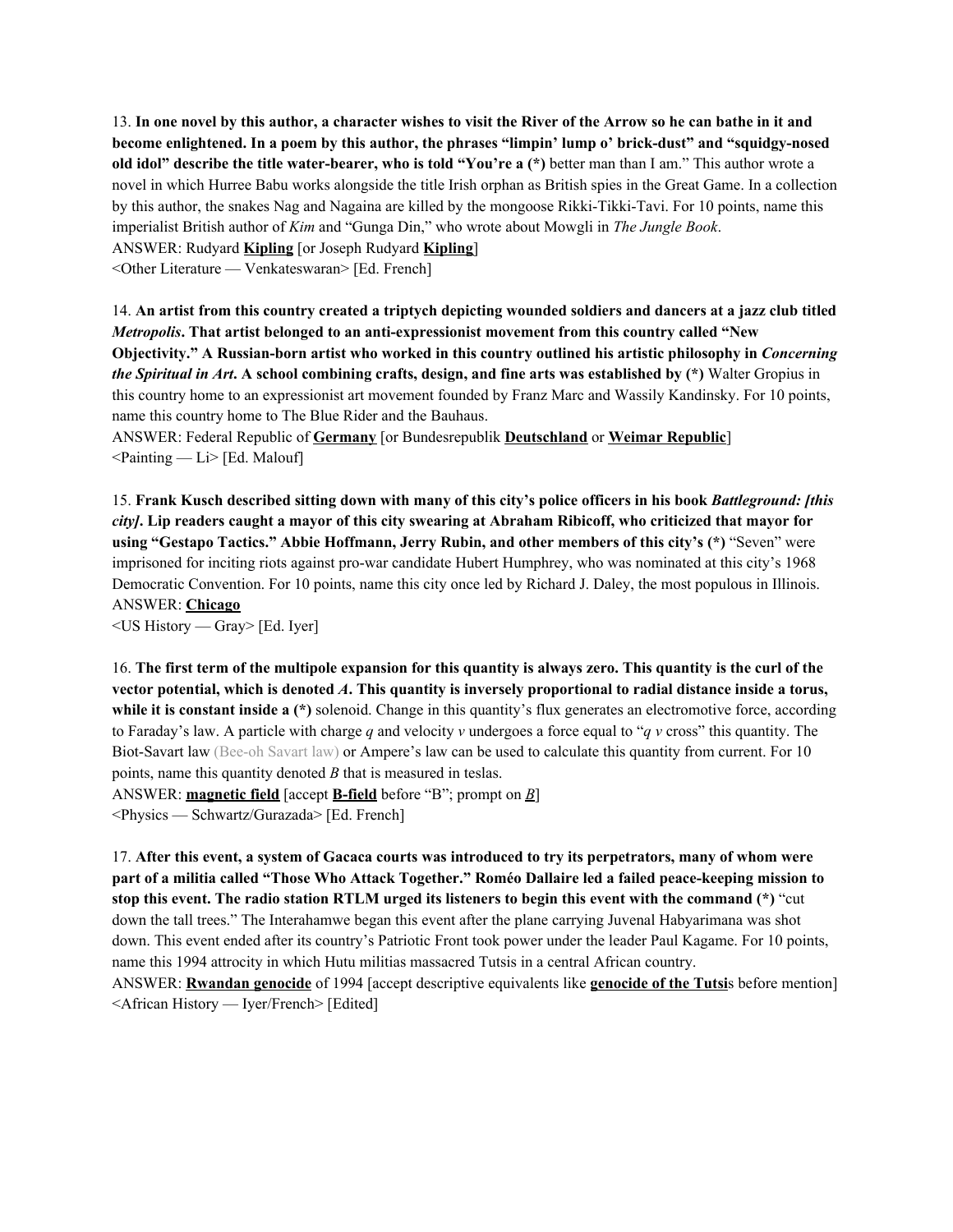18. The speaker "chopped down the house that you had been saving to live in next summer" in a parody of a poem by this author by Kenneth Koch. A poem by this author is set "By the road to the contagious hospital." This author described "wheels rumbling / through the dark city" at the end of a poem that provided the title **for Charles Demuth's painting (\*)** *I Saw the Figure 5 in Gold*. This author, who described plums that were "so sweet / and so cold" in "This Is Just To Say," wrote a poem about an object "glazed with rain / water / beside the white / chickens." For 10 points, name this Imagist poet of "The Red Wheelbarrow."

ANSWER: William Carlos **Williams**

<Poetry — French> [Edited]

19. In vim's normal mode, this character is used to search forwards within the text buffer. This character **surrounds search and replace patterns in regexes in sed and Perl. Many languages, such as C++** (C-plus-plus) and Java, designate the rest of a line as a comment using two of this character. Unix-like systems such as **Linux and macOS** (mac-O-S) **use this character both to designate the (\*)** root directory and to separate directories in file paths. Closing tags in HTML are made by placing this character after the opening angle-bracket. A scheme like ftp is followed by a colon and *two* of this character at the start of a URL. For 10 points, name this character which separates the components of a URL.

ANSWER: forward **slash** [or **solidus** or **oblique** or **virgule**; do not accept or prompt on "backslash" or "backwards slash"]

<Computer Science — Gray> [Ed. Gurazada]

20. A band named after this word released the song "Alone Again Or" on the album "Forever Changes." On the day LSD became illegal, a "Pageant Rally" named after this word was held in San Francisco. A red, green, and blue postage stamp is based on Robert Indiana's sculptures in the form of this word, arranged in **the form of a square with one (\*)** tilted letter. A season named after this word included gatherings in the Haight-Ashbury neighborhood of San Francisco; that season was 1967's "Summer of" this word. For 10 points, a Beatles song states that "All You Need Is" what word?

ANSWER: **love** [accept **Love** Pageant Rally or Summer of **Love** or All You Need Is **Love**] <Mixed/Other — Li> [Ed. Gray]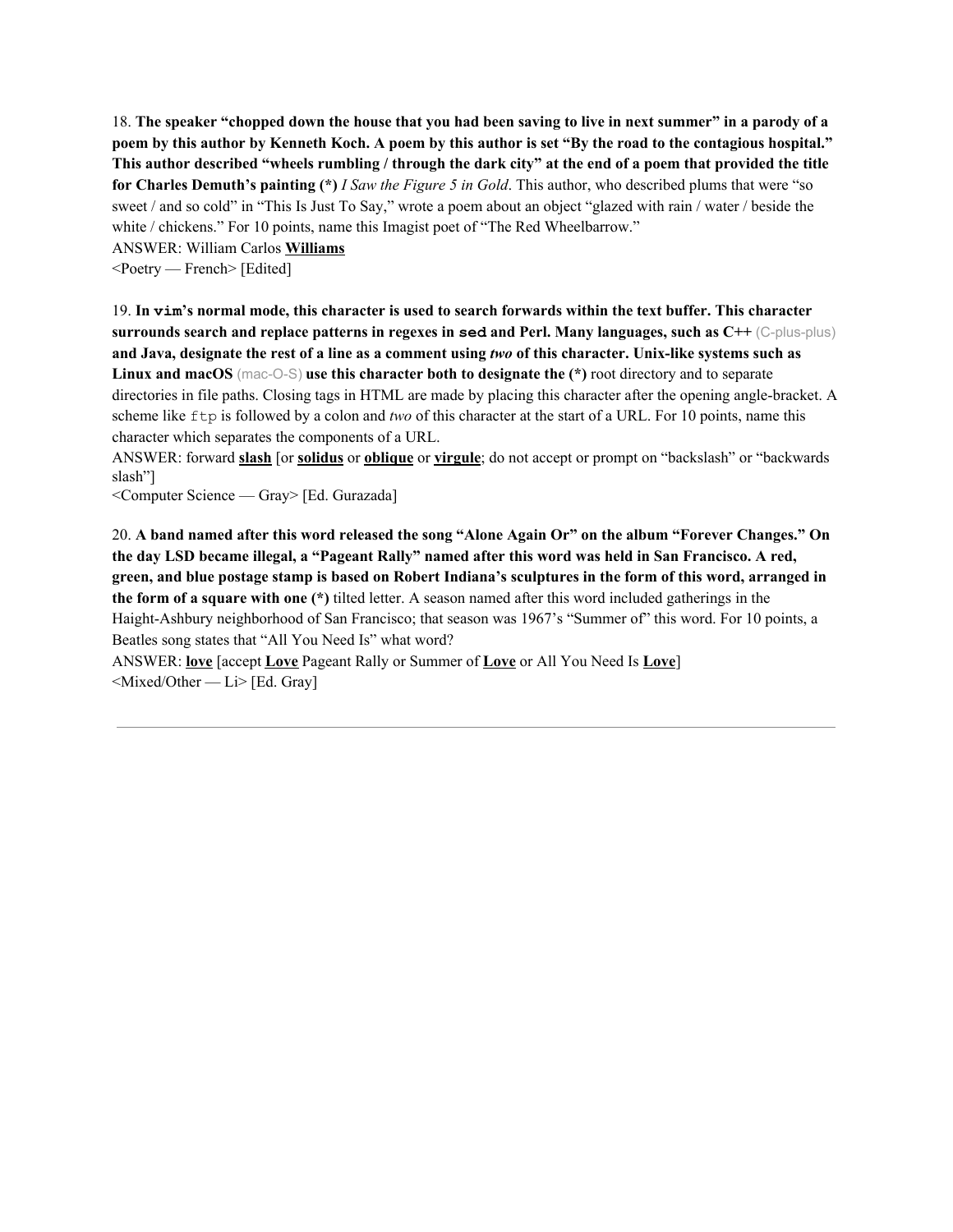# **Packet 8 Bonuses**

1. These species can break bonds in diatomic hydrogen or halogen gases through abstraction named for this species. For 10 points each:

[10] Name these chemical species which possess unpaired electrons. Examples of these species include superoxide. ANSWER: free **radical**s

[10] Radicals are formed when one of these bonds is cleaved homolytically. Molecules are composed of atoms connected via these bonds, in which both atoms share electrons.

ANSWER: **covalent** bonds [accept polar **covalent** bonds or nonpolar **covalent** bonds]

[10] This phenomenon can stimulate radical formation by promoting bond dissociation. This phenomenon can be used to enable pericyclic reactions that are otherwise symmetry-forbidden.

ANSWER: **light** [or **radiation**; accept **UV** radiation or **photolysis** or **photochemical** reactions] <Chemistry — Gurazada> [Edited]

2. This collection's version of "The Chimney Sweeper" describes a boy "clothed… in clothes of death," contrasting with a more cheerful version about little Tom Dacre. For 10 points each:

[10] Name this collection. This collection's poem "The Tyger" is often contrasted with a poem from an earlier collection, "The Lamb."

ANSWER: *Songs of Experience* [prompt on *Songs of Innocence and of Experience*; do NOT accept or prompt on "*Songs of Innocence*"]

[10] This mystic English poet wrote *Songs of Experience* to follow his earlier collection, *Songs of Innocence*. ANSWER: William **Blake**

[10] This poem from *Songs of Experience* describes an "invisible worm" that "flies in the night" and whose "dark secret love / Does thy life destroy."

ANSWER: "The **Sick Rose**"

<Poetry — Iyer> [Ed. French]

3. This pharoah's co-regent Thutmose III ordered a *damnatio memoriae* against this pharoah, erasing this pharaoh's name and image from many official records. For 10 points each:

[10] Name this pharaoh of the Fifteenth Dynasty. This pharaoh's mortuary temple in the Deir el-Bahari complex was designed by Senemut and is named Djeser-Djeseru, or the Holy of Holies.

# ANSWER: **Hatshepsut**

[10] Hatshepsut was the second pharaoh of this status. The first pharaoh of this status was Sobekneferu due to Amenmhat IV's lack of male heirs.

ANSWER: **female** [accept **woman** or any answer indicating they are female ]

[10] Hatshepsut was buried together with her father Thutmose I in tomb KV20, likely the first tomb constructed in this area west of the Nile. Other pharaohs buried here include Tutankhamun.

ANSWER: **Valley of the Kings** [or **Valley of the Gates of the Kings** or **Wadi Abwad al Muluk**; do NOT accept or prompt on "Valley of the Queens"]

<Ancient/Classical History — Iyer> [Ed. Ma]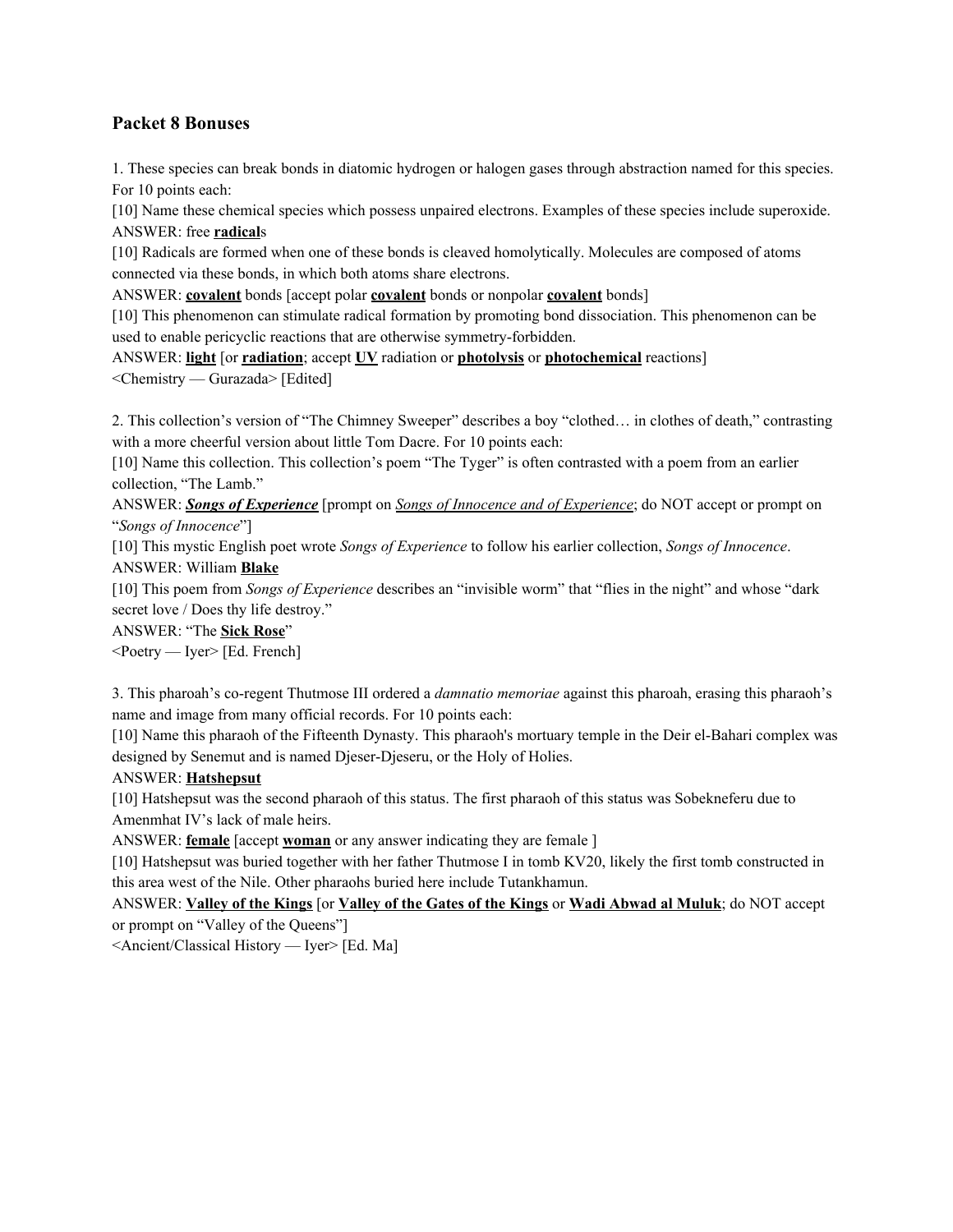4. This man was assassinated along with his brother Hyrum when a mob fired shots into his Illinois jail cell. For 10 points each:

[10] Name this man. He used the seer stones Urim and Thummim in order to translate a text that was presented to him on Cumorah Hill.

# ANSWER: Joseph **Smith**

[10] Smith was the founder of this religion, which is currently based in Utah. Polygamy was practiced by many members of this religion, including Smith himself.

ANSWER: **Mormon**ism [or **Mormon** Church or the Church of Jesus Christ of **Latter-day Saints** or the **LDS** Church]

[10] This angel is said to have visited Smith on Cumorah Hill and presented him with the golden plates, from which Smith was able to translate the Book of Mormon.

## ANSWER: **Moroni**

<Religion — Venkateswaran> [Edited]

5. This composer's Opus 18 contains his String Quartets Nos. 1 through 6, all dedicated to Joseph Franz von Lobkovitz. For 10 points each:

[10] Name this composer. His String Quartet No. 14 in C-sharp minor is in seven movements.

# ANSWER: Ludwig van **Beethoven**

[10] The original ending of Beethoven's String Quartet No. 13 was one of these pieces, but it was later published separately as Opus 133, named the "*Grosse"* one of these pieces. J. S. Bach paired a toccata with one of these contrapuntal pieces in a D minor composition.

ANSWER: **fugue** [accept double **fugue** or *Grosse Fuge*]

[10] Because of the arpeggiated *pizzicato* in its first movement, Beethoven's String Quartet No. 10 is nicknamed after this instrument which is not in a string quartet. This instrument has vertical strings that are plucked and pedals for key changes.

### ANSWER: **harp**

<Classical Music — Gurazada> [Ed. Ma]

6. A form of emission tomography detects the gamma rays produced by these particles' annihilation. For 10 points each:

[10] Name this particle. This particle has a charge of positive one and is the antiparticle of the electron.

ANSWER: **positron** [prompt on anti-electron]

[10] A positron and an antiproton bind to create the antimatter counterpart of this atom. This atom has an atomic number of one.

# ANSWER: **hydrogen** [accept **hydrogen**-1 or **protium** or anti**hydrogen** or anti**hydrogen**-1 or anti**protium**]

[10] In this process, a positron and an electron are created from a photon. It can only occur when the photon has an energy greater than 1.022 (one-point-zero-two-two) mega-electron-volts.

ANSWER: **pair production**

<Physics — Gurazada> [Ed. French]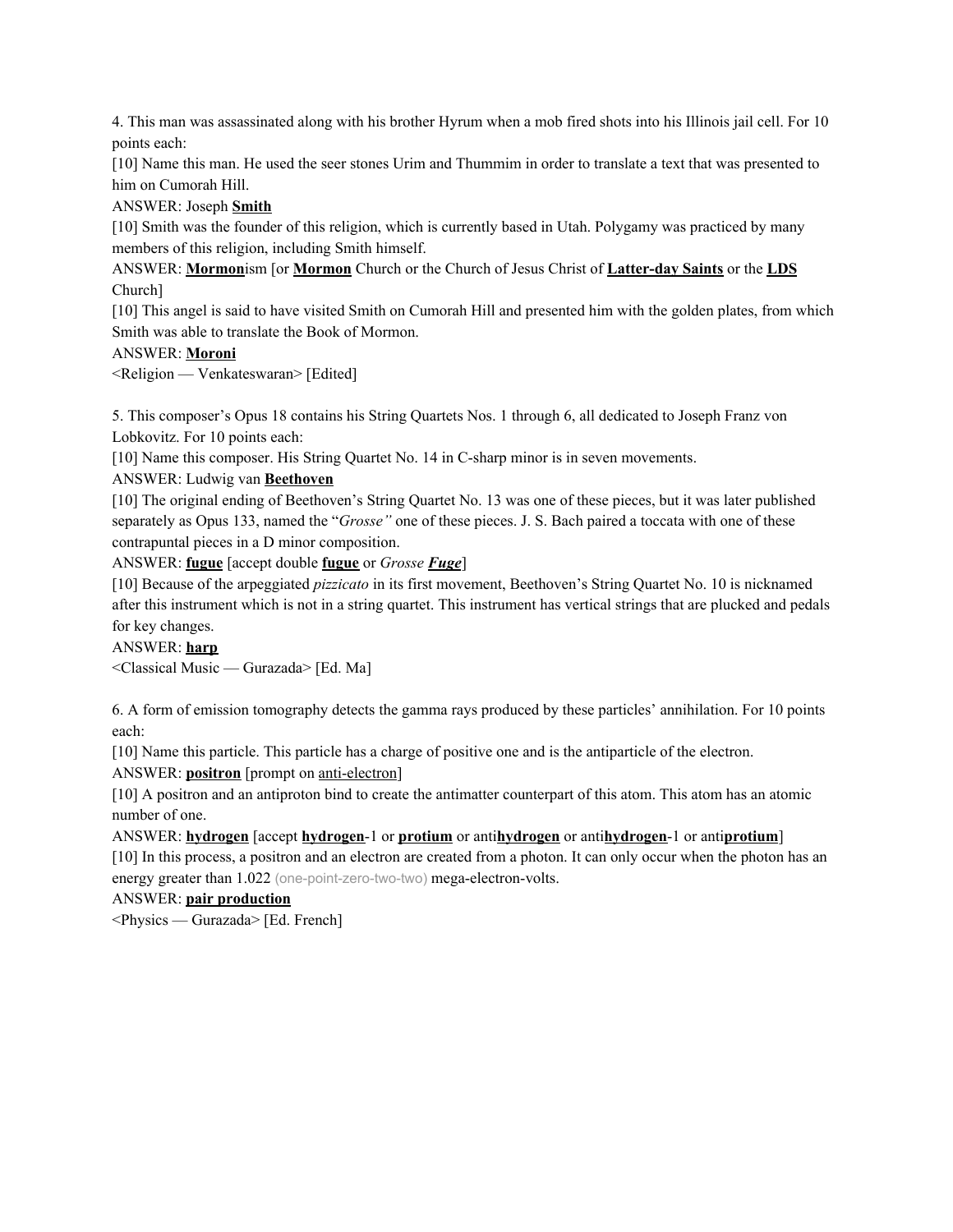7. This film ends with a character screaming "I drink your milkshake" while beating Eli Sunday to death with a bowling pin. For 10 points each:

[10] Name this 2007 film by Paul Thomas Anderson about a ruthless oil magnate.

## ANSWER: *There Will be Blood*

[10] *There Will be Blood* stars this actor, who also collaborated with P.T. Anderson on *Phantom Thread*. This man won the Academy Award for Best Actor for his 2012 portrayal of Abraham Lincoln.

## ANSWER: Daniel **Day-Lewis**

[10] Daniel Day-Lewis practices Konstantin Stanislavski's technique of method acting, which was pioneered in Hollywood by this actor. This actor played Stanley Kowalski in *A Streetcar Named Desire* and Vito Corleone in *The Godfather*.

ANSWER: Marlon **Brando** <Film — Schwartz/Malouf> [Ed. French]

8. Board games! For 10 points each:

[10] The Sicilian Defense is a common strategy in this game, which ends when one of the two players' kings is checkmated.

## ANSWER: **chess**

[10] Players who roll a seven in this board game can move the robber to steal a resource. Players can build roads using lumber and brick in this game set on an island, with a bonus of two victory points for the longest road. ANSWER: *The Settlers of Catan* [or *Settlers*; accept *Catan: Seafarers* or *Catan: Cities and Knights* or *Catan:* Traders and Barbarians or Catan: Explorers and Pirates or Catan: Oil Springs or Catan: Frenemies of Catan] [10] "Province rushing" is a common strategy in this deck-building game, which has 25 kinds of "Kingdom" card. Players in this game initially purchase cards with the seven copper and three estates they are dealt.

## ANSWER: **Dominion**

<Pop Culture — Schwartz> [Edited]

9. This text begins by asserting that it will not present "any repetition of those sentiments…which were last night so disgusting to you." For 10 points each:

[10] Name this text, in which its author justifies his disdain for Mr. Wickham and apologizes for misleading Mr. Bingley. This text is read midway through a novel, the day after an awkward marriage proposal.

ANSWER: Mr. **Darcy's letter** to Elizabeth Bennet [or **Fitzwilliam's letter** to Elizabeth Bennet; prompt on letter] [10] Elizabeth Bennet realizes she was unfairly prejudiced against Mr. Darcy after reading his letter in this author's novel *Pride and Prejudice*.

# ANSWER: Jane **Austen**

[10] Elizabeth is primarily prejudiced against Mr. Darcy because she thinks he steered Mr. Bingley away from a relationship with this character. This naïve, eldest sister of the Bennet family *does* marry Mr. Bingley by the novel's end.

ANSWER: **Jane** Bennet <Long Fiction — Schwartz> [Ed. French]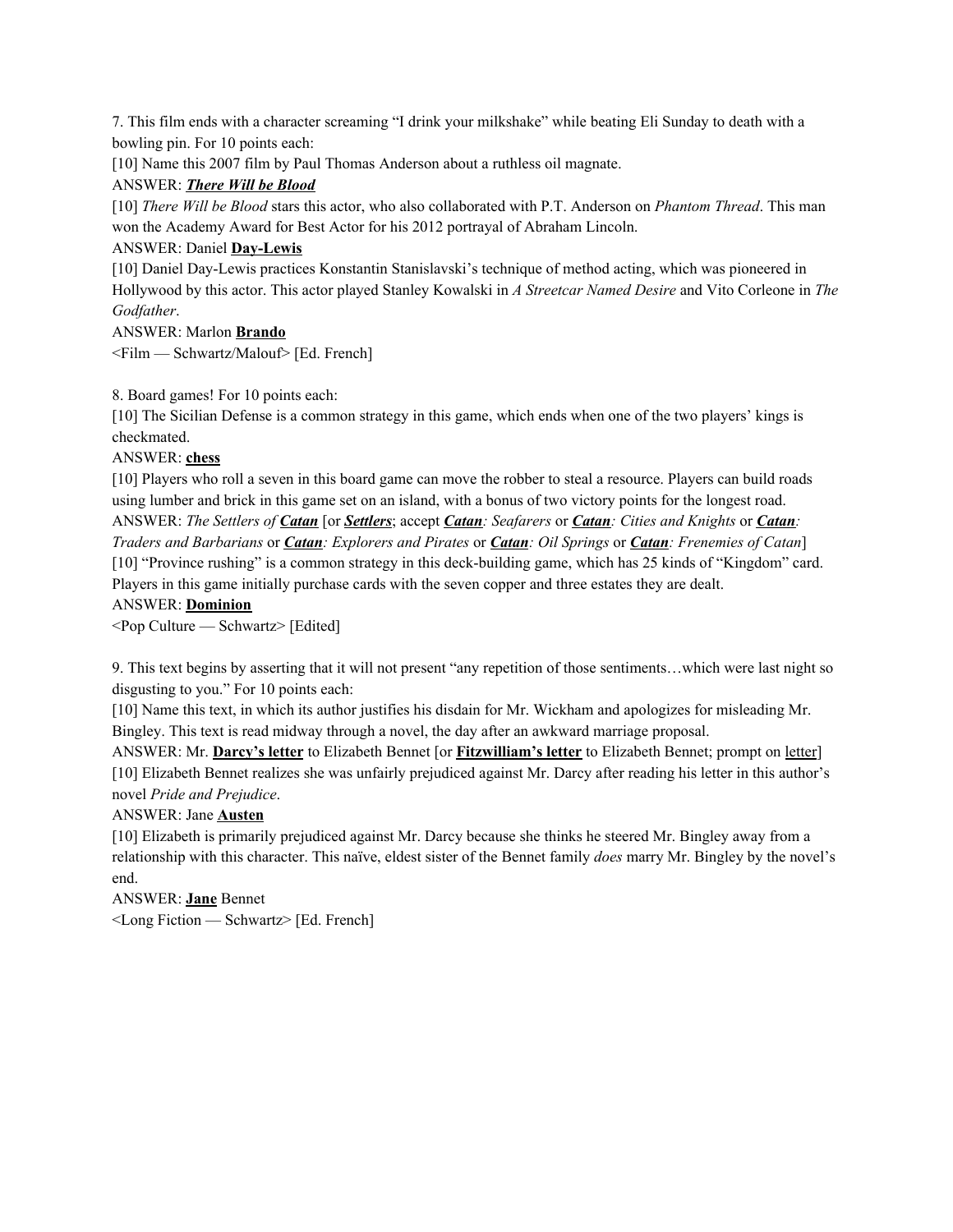10. This man was known as "Raven" when he lived with the Cherokee. For 10 points each:

[10] Name this winner at the Battle of San Jacinto, who later became the first President of the Texan Republic upon its creation in 1836. The most populous city in Texas is named for him.

### ANSWER: Sam **Houston** [or Samuel **Houston**]

[10] This successor to Houston attempted to curb debt through the institution of the Texan Dollar, also known as the "redback," but the currency experienced rapid inflation instead.

ANSWER: Mirabeau **Lamar** [or Mirabeau Buonaparte **Lamar**]

[10] In exchange for federal assumption of Lamar's debt, Texas was forced to cede land claims as far north as present-day Wyoming in this agreement. This agreement also established California as a free state.

ANSWER: Compromise of **1850**

<U.S. History — Shahriar> [Ed. Iyer]

11. A character this play tries to remove his son from the high school football team due to the racism he experienced while playing baseball in the Negro Leagues. For 10 points each:

[10] Name this play about the black garbage truck driver Troy Maxson.

### ANSWER: *Fences*

[10] Troy's mentally handicapped brother Gabe, who believes he is actually the archangel Gabriel, carries around this object for most of the play. At the play's end, Gabe thrice tries to use this object to open the gates of Heaven. ANSWER: his **trumpet** [prompt on horn or musical instrument]

[10] *Fences* was written by this author, who explored the African-American experience throughout the 20th century in his *Pittsburgh Cycle.*

ANSWER: August **Wilson**

<Drama — Schwartz> [Edited]

12. A 2014 essay titled "The Case for" these things in The Atlantic calls adopting them "the full acceptance of our collective biography." For 10 points each:

[10] Name these payments to descendants of slaves. House Resolution 40, which has been re-introduced every Congress since 1989 by John Conyers, would create a commission to study these things.

ANSWER: **reparations** for slavery [accept "The Case for **Reparations**"]

[10] "The Case for Reparations" was written by this essayist, who other stories in *The Atlantic* include "My President was Black" and who wrote the book *Between the World and Me* as a letter to his son.

ANSWER: Ta-Nehisi Paul **Coates**

[10] This former Democratic presidential candidate introduced a Senate analogue to HR 40 and is also known for a "baby bond" proposal. This New Jersey senator was previously the mayor of Newark.

### ANSWER: Cory Anthony **Booker**

<Current Events — Gray> [Edited]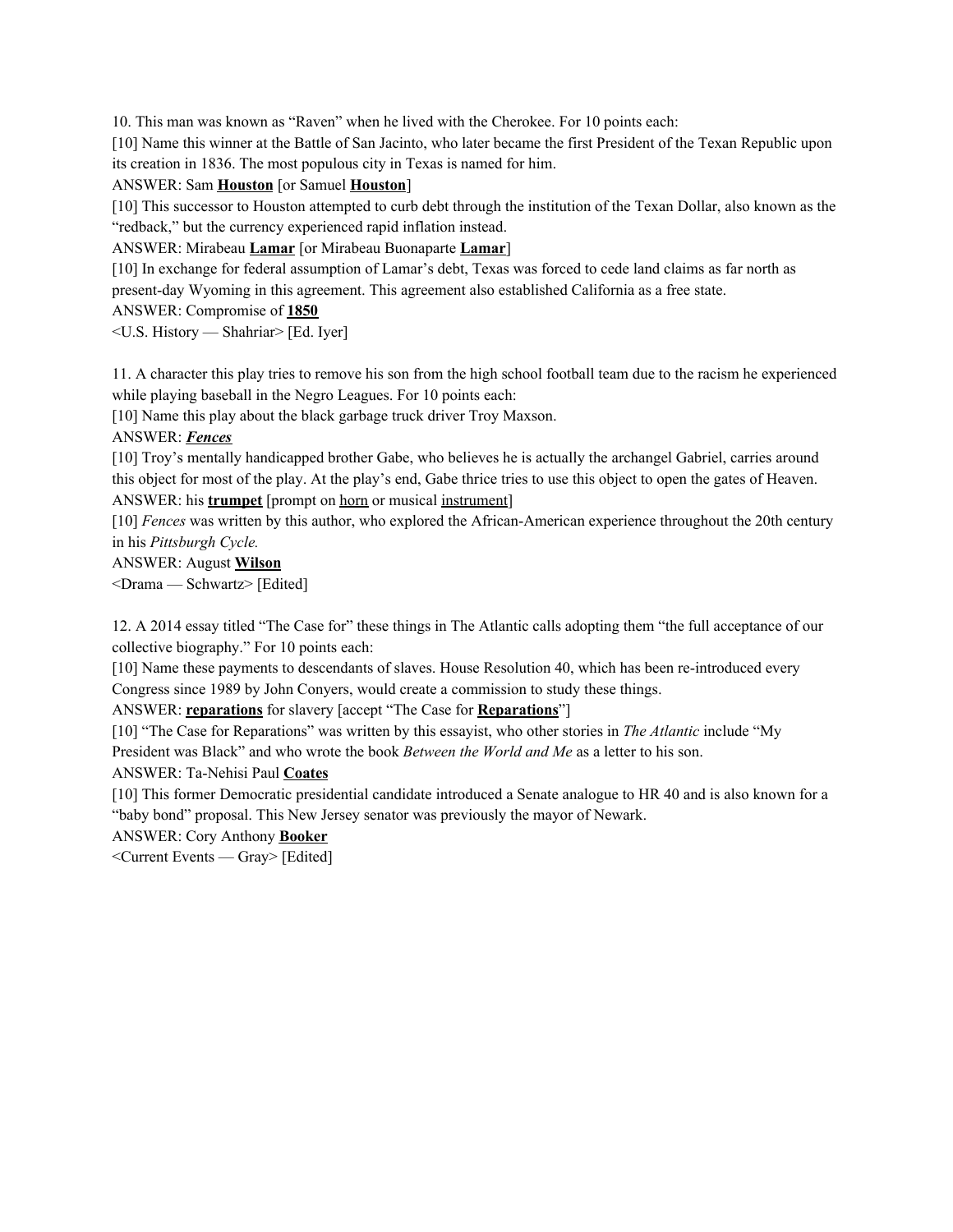13. Due to his Nazi sympathies, this man was appointed governor of the Bahamas during World War II to get him out of Britain. For 10 points each:

[10] Name this King of England, who gave up the throne of the United Kingdom in 1936 in order to marry the American divorcée Wallis Simpson.

ANSWER: **Edward VIII** ("the eighth") [prompt on Edward]

[10] Apocryphally, the League of Nations offered English athlete C. B. Fry the vacant throne of this country after the First World War, but he declined. This country was instead ruled from 1928 to 1939 by its only king, Zog. ANSWER: **Albania**

[10] In 1952, Albert Einstein was offered the presidency of this this young nation after the death of Chaim Weizmann, this country's first president. Due to his age and lack of qualifications, Einstein also declined.

ANSWER: **Israel** [or State of **Israel**]

<European History — Gray> [Edited]

14. In a David Ricardo example of this phenomenon, Portugal produces both cloth and wine more efficiently than England, but it is optimal for Portugal to produce only wine and trade with England for cloth. For 10 points each: [10] Name this phenomenon that explains why it's optimal for economies with the lowest relative opportunity cost to produce goods.

ANSWER: **comparative advantage** [do NOT accept or prompt on "absolute advantage"]

[10] David Ricardo's concept of comparative advantage explains why there are gains from this practice between countries. This practice is "free" if it is not subject to protectionist tariffs.

ANSWER: international **trade** [accept **import**s or **export**s; prompt on buying or selling]

[10] This economist's New Trade Theory argues that trade occurs even without comparative advantage, since firms seek economies of scale. This economist and Robin Wells wrote a series of commonly-used economics textbooks.

### ANSWER: Paul **Krugman**

<Economics — French> [Ed. Gray]

15. A Strombolian eruption will typically form a volcano of this type. For 10 points each:

[10] Name this type of volcano. These volcanoes are made up of pyroclastic fragments like ash and scoria, unlike shield volcanoes and stratovolcanoes.

ANSWER: **cinder cone** volcanoes

[10] This cinder cone volcano suddenly formed in 1943 in the middle of a Mexican corn field. Scientists were able to observe the complete life cycle of cinder cone volcanoes by observing it.

ANSWER: **Parícutin** (pa-REE-coo-teen)

[10] Like other Mexican volcanoes, Parícutin is part of the geologically active "Ring of Fire" surrounding this ocean. An interior hot spot within this ocean's plate formed the Hawaiian islands.

ANSWER: **Pacific** Ocean [accept **Pacific** Plate]

<Earth Science — Lin> [Ed. French]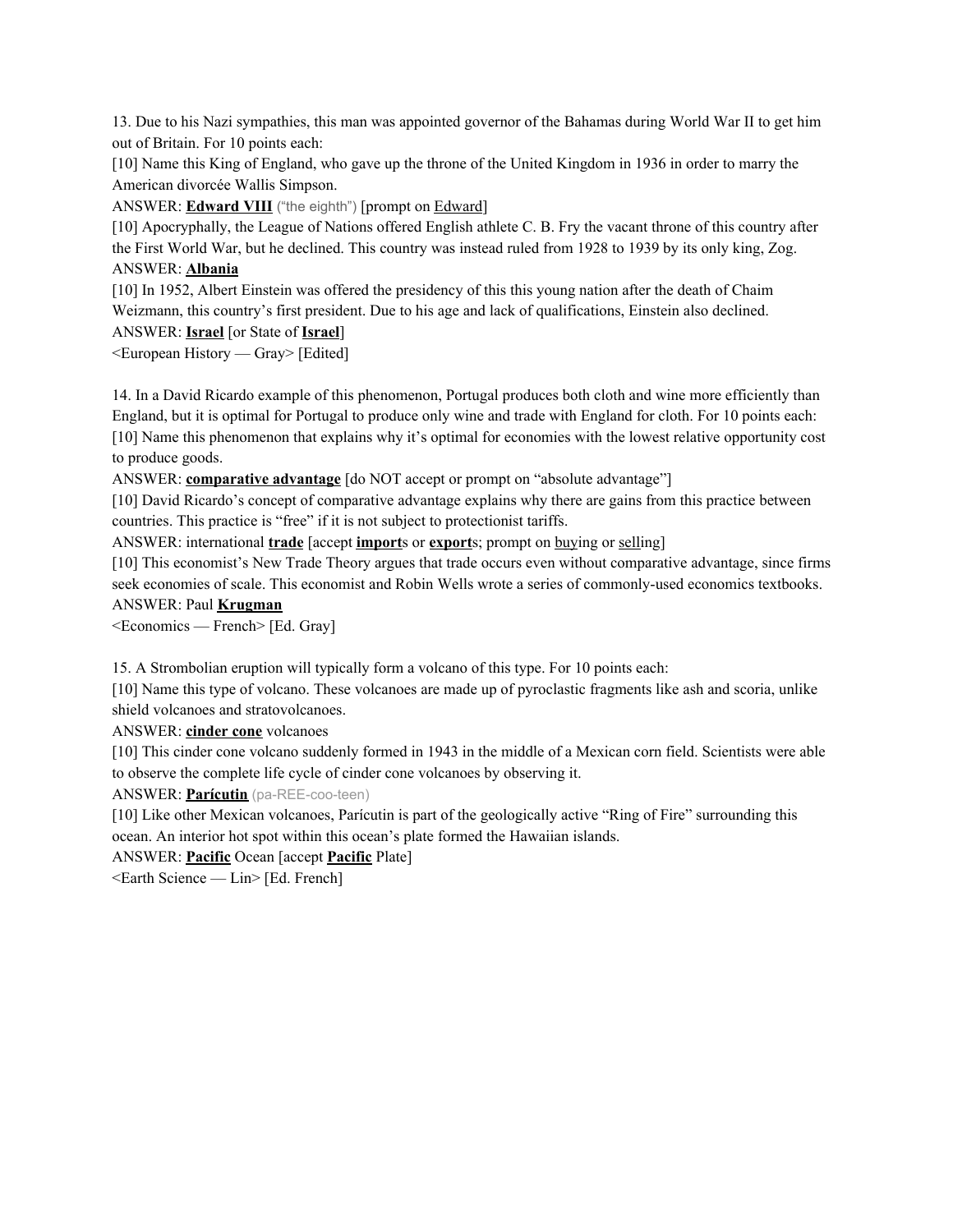16. This event was accomplished by using the snake Vasuki (VAH-soo-kee) as a rope and Mount Mandara (MAHN-duh-ra) as a rod. For 10 points each:

[10] Name this event, which ended with the creation of *amrita* (UM-rit-ah), the nectar of immortality. During this event, the turtle Kurma appeared and allowed Mount Mandara to rest on its back.

ANSWER: the **Churning** of the **Ocean** of Milk [or the **Churning** of the **Sea** of Milk or **Samudra Manthan**a, prompt on churning]

[10] During the Churning of the Ocean of Milk, the dangerous halahala poison emerged from the sea. To prevent it from engulfing the world, this god drank the poison, earning him the nickname *neelakantha* (NEE-la-KUHN-ta), or "blue throated."

### ANSWER: **Shiva**

[10] After the Churning was complete, this god appeared as the beautiful woman Mohini to beguile the Asuras into giving up the *amrita*. This Hindu preserver god forms the *trimurti* along with Brahma and Shiva.

## ANSWER: **Vishnu**

<Mythology — Iyer> [Ed. Venkateswaran]

17. The first of three laws named after this author requires that certain beings "may not harm humans or allow humans to come to harm through inaction." For 10 points each:

[10] Name this author. One of those beings created by this author, R. Daneel Olivaw, extrapolates that law to all of humanity to formulate the "Zeroth Law."

ANSWER: Issac **Asimov**

[10] Asimov's Three Laws govern the positronic brains of these beings. Susan Calvin is a psychologist for these beings in an Asimov collection titled "I, [one of these beings]."

# ANSWER: **robot**s

[10] Hari Seldon develops psychohistory in this series by Asimov. In the last novel in this series, Olivaw plans to uphold the Zeroth Law by protecting humanity through the collective intelligence Galaxia.

### ANSWER: **Foundation** Series

<Mixed Fiction — Gray> [Edited]

18. This artist's father created a series of monochrome depictions of the life of Christ in the *Grey Passion*. For 10 points each:

[10] Name this court painter to Henry VIII ("the eighth"). This artist's patron Thomas Cromwell was executed for treason after this artist produced an unrealistically beautiful portrait of Anne of Cleves.

ANSWER: Hans **Holbein** the **Younger** [prompt on Hans Holbein]

[10] Holbein the Younger is best known for this double portrait of French diplomats that features a plethora of nautical and scientific instruments in the background. The bottom of this painting features an anamorphic skull. ANSWER: *The Ambassadors* [or *Jean de Tinteville and George de Selve*]

[10] Skulls were also commonly included in *vanitas* paintings, a subgenre of this genre. This genre of painting depicts inanimate objects such as fruit or flowers.

ANSWER: **still life**s [or **stilleben**; accept *vanitas* **still life**s]

<Painting — Ma> [Ed. Malouf]